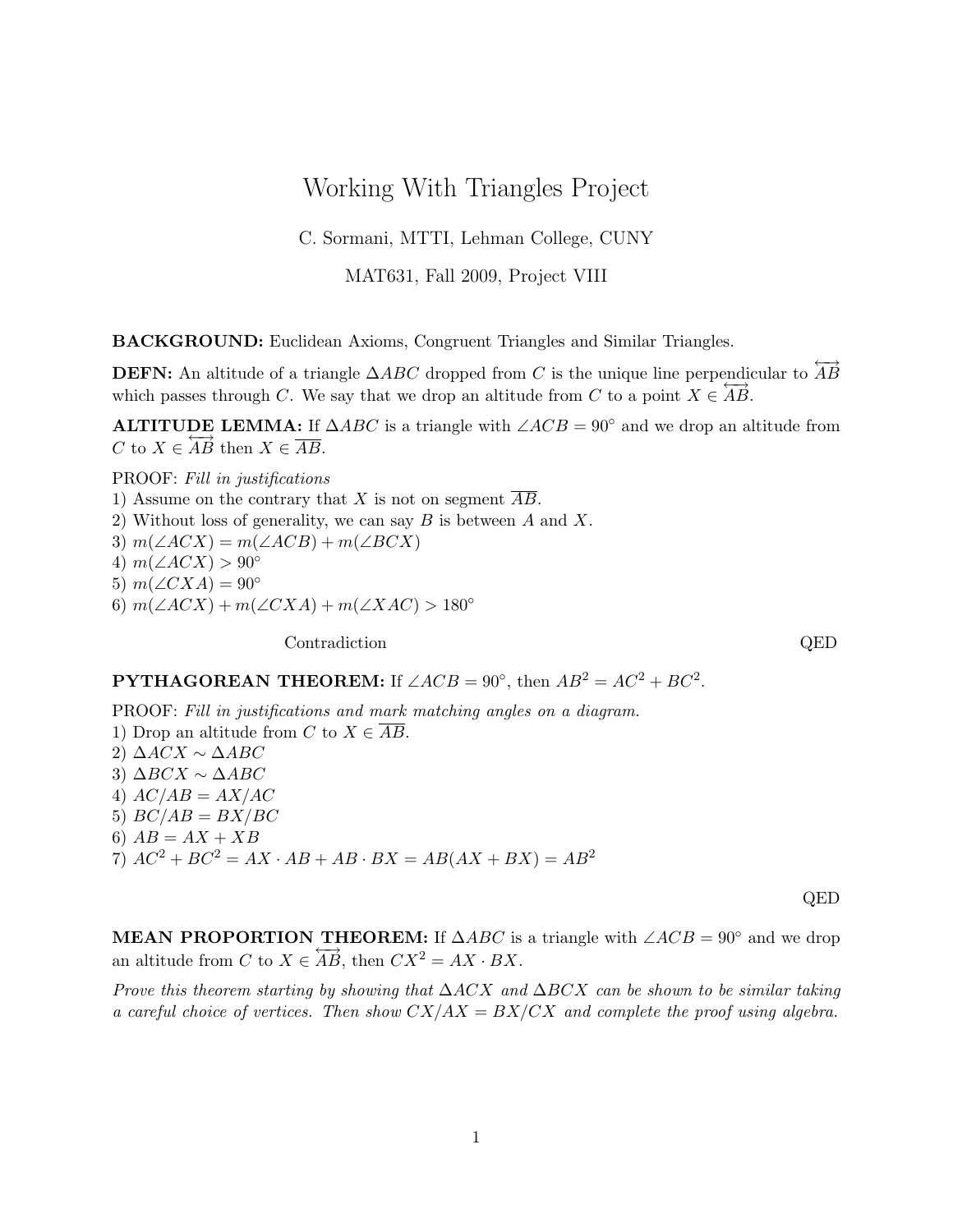## CONSTRUCTING CONGRUENT TRIANGLES:

**SAS CONSTRUCTION:** Given two positive real numbers r and s and an angle  $\theta \in (0^{\circ}, 180^{\circ})$ , there exists a triangle  $\Delta XYZ$  such that  $XZ = r$ ,  $YZ = s$  and  $m(\angle XZY) = \theta$ .

PROOF: Prove this using the segment construction theorem and the angle construction theorem. 1)

2)

3)

QED

**PYTHAGOREAN CONVERSE:** If  $AB^2 = AC^2 + BC^2$  then  $\angle ACB = 90^\circ$ .

PROOF: Fill in justifications and draw a diagram.

1) Draw triangle  $\Delta XYZ$  such that  $XZ = AC$ ,  $YZ = BC$  and  $m(\angle XZY) = 90^{\circ}$ . 2)  $XY^2 = XZ^2 + YZ^2$ 3)  $XY^2 = XZ^2 + YZ^2 = AC^2 + BC^2 = AB^2$ 4)  $\triangle ABC$  is congruent to  $\triangle XYZ$ . 5)  $m(\angle ACB) = m(\angle AZY) = 90^\circ$ .

QED

SSS CONSTRUCTION THEOREM: Given  $\triangle ABC$ , then there exists a triangle  $\triangle XYZ$  such that  $XY = AB$ ,  $YZ = BC$  and  $XZ = AC$ .

PROOF: Fill in justifications. 1) Draw triangle  $\Delta XYZ$  such that  $XZ = AC$ ,  $YZ = BC$  and  $m(\angle XZY) = m(\angle ACB)$ . 2)  $\triangle ABC$  is congruent to  $\triangle XYZ$ . 3)  $XY = AB$ ,  $YZ = BC$  and  $XZ = AC$ .

QED

**WARNING:** The following statement is FALSE: Given  $r > 0$ ,  $s > 0$ ,  $t > 0$ , there exists a triangle  $\Delta XYZ$  such that  $XY = r$ ,  $YZ = s$  and  $XZ = t$ . Find a counter example.

**ASA CONSTRUCTION THEOREM:** Given  $\triangle ABC$ , then there exists a triangle  $\triangle XYZ$ such that  $XY = AB$ ,  $m(\angle ZXY) = m(\angle CAB)$  and  $m(\angle ZYX) = m(\angle CBA)$ .

PROOF: Prove this theorem. 1) . 2) 3)

QED

**WARNING:** The following statement is FALSE: Given  $r > 0$ ,  $\theta \in (0^{\circ}, 180^{\circ})$ , and  $\varphi \in (0^{\circ}, 180^{\circ})$ , there exists a triangle  $\Delta XYZ$  such that  $XY = r$ ,  $m(\angle ZXY) = \theta$  and  $m(\angle ZYX) = \varphi$ . Find a counter example.